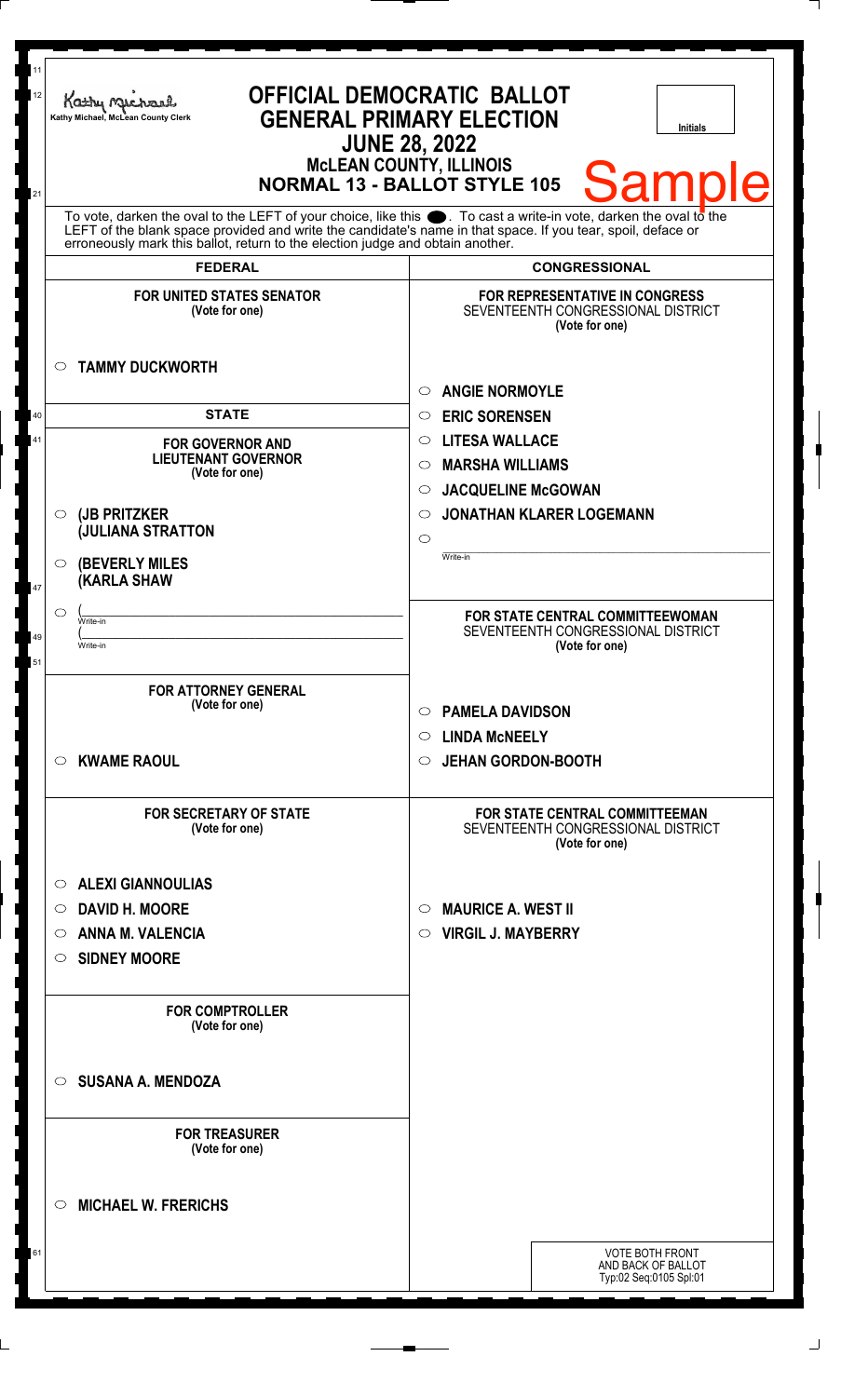|                                                                                                                | <b>OFFICIAL DEMOCRATIC BALLOT - GENERAL PRIMARY ELECTION - JUNE 28, 2022</b>                                                        |
|----------------------------------------------------------------------------------------------------------------|-------------------------------------------------------------------------------------------------------------------------------------|
| <b>LEGISLATIVE</b>                                                                                             | <b>JUDICIAL</b>                                                                                                                     |
| <b>FOR STATE SENATOR</b><br>FORTY-SIXTH LEGISLATIVE DISTRICT<br>(Vote for one)                                 | FOR JUDGE OF THE CIRCUIT COURT<br>ELEVENTH JUDICIAL CIRCUIT<br>(To fill the vacancy of the Hon. Scott Drazewski)<br>(Vote for one)  |
| <b>DAVE KOEHLER</b><br>$\circ$                                                                                 | <b>NO CANDIDATE</b>                                                                                                                 |
| <b>REPRESENTATIVE</b>                                                                                          |                                                                                                                                     |
| <b>FOR REPRESENTATIVE</b><br>IN THE GENERAL ASSEMBLY<br>NINETY-FIRST REPRESENTATIVE DISTRICT<br>(Vote for one) | FOR JUDGE OF THE CIRCUIT COURT<br>ELEVENTH JUDICIAL CIRCUIT<br>(To fill the vacancy of the Hon. Paul G. Lawrence)<br>(Vote for one) |
| <b>KARLA BAILEY-SMITH</b><br>$\circ$                                                                           | <b>NO CANDIDATE</b>                                                                                                                 |
| <b>SHARON CHUNG</b><br>$\circ$                                                                                 |                                                                                                                                     |
|                                                                                                                | <b>PRECINCT</b>                                                                                                                     |
| <b>COUNTY</b>                                                                                                  | FOR PRECINCT COMMITTEEPERSON<br><b>NORMAL 13</b>                                                                                    |
| <b>FOR COUNTY CLERK</b><br>(Vote for one)                                                                      | (Vote for one)                                                                                                                      |
|                                                                                                                | $\circ$ GEORGETTE WALTON                                                                                                            |
| <b>LAURA McBURNEY</b><br>$\circ$                                                                               |                                                                                                                                     |
| <b>FOR COUNTY TREASURER</b><br>(Vote for one)                                                                  |                                                                                                                                     |
| <b>NO CANDIDATE</b>                                                                                            |                                                                                                                                     |
| <b>FOR COUNTY SHERIFF</b><br>(Vote for one)                                                                    |                                                                                                                                     |
| <b>NO CANDIDATE</b>                                                                                            |                                                                                                                                     |
| <b>REGIONAL OFFICE</b><br>OF EDUCATION                                                                         |                                                                                                                                     |
| FOR REGIONAL SUPERINTENDENT OF SCHOOLS<br>(DeWITT, LIVINGSTON, LOGAN AND McLEAN COUNTIES)<br>(Vote for one)    |                                                                                                                                     |
| <b>NO CANDIDATE</b>                                                                                            |                                                                                                                                     |
| <b>COUNTY BOARD</b>                                                                                            |                                                                                                                                     |
| <b>FOR COUNTY BOARD MEMBER</b><br><b>COUNTY BOARD DISTRICT 3</b><br>(Vote for not more than two)               |                                                                                                                                     |
| <b>FAYE FREEMAN-SMITH</b><br>$\circ$                                                                           |                                                                                                                                     |
|                                                                                                                |                                                                                                                                     |
|                                                                                                                | YOU HAVE NOW<br><b>COMPLETED VOTING</b>                                                                                             |
|                                                                                                                | <b>VOTE BOTH FRONT</b><br>AND BACK OF BALLOT<br>Typ:02 Seq:0105 Spl:01                                                              |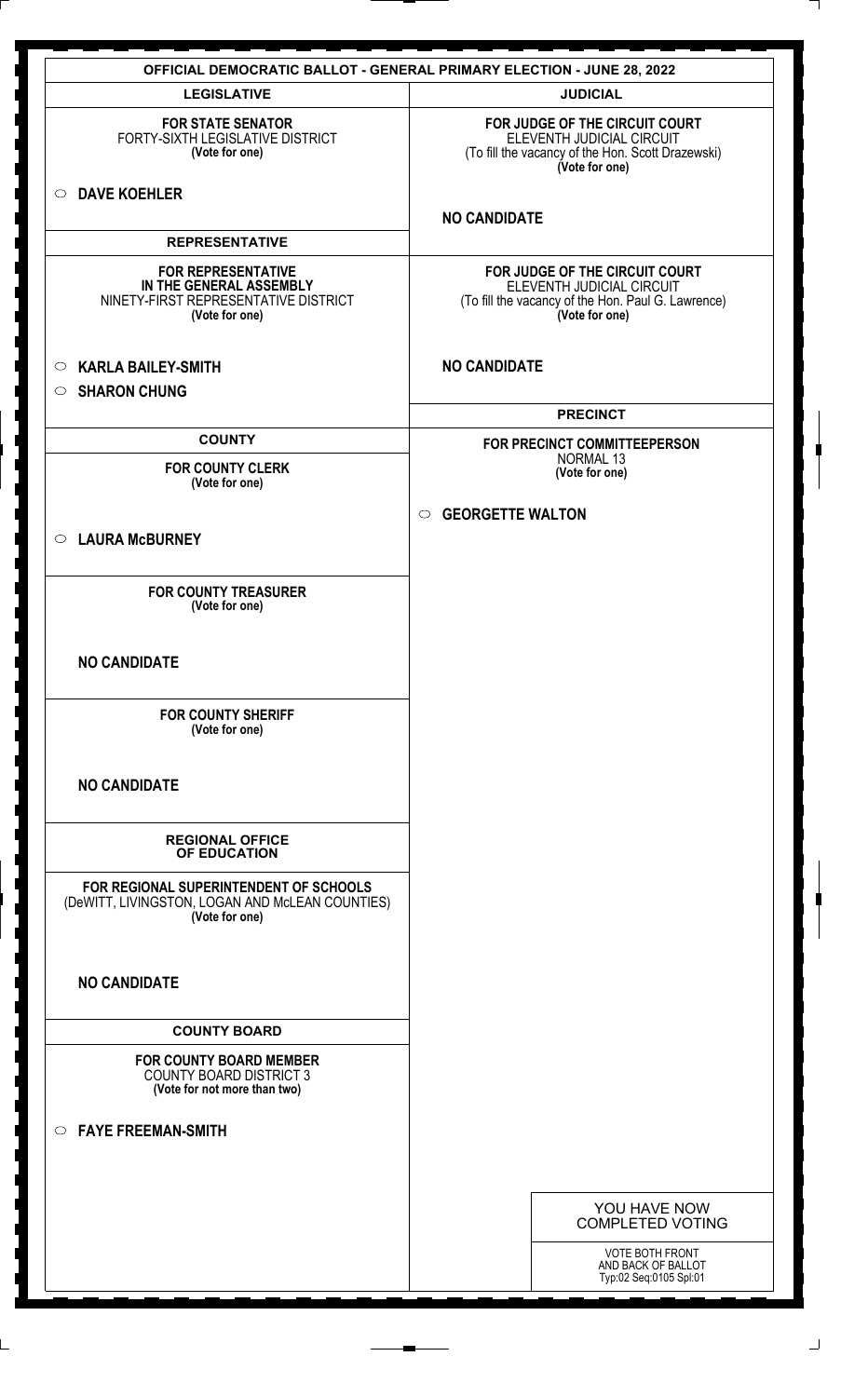| 11<br>12<br>21                                                                                                                                                                                                                                                                                                         | <b>OFFICIAL DEMOCRATIC BALLOT</b><br>Kathy Myre<br><b>GENERAL PRIMARY ELECTION</b><br>Kathy Michael, McLean County Clerk<br><b>Initials</b><br><b>JUNE 28, 2022</b><br>McLEAN COUNTY, ILLINOIS<br>NORMAL 13 - BALLOT STYLE 106<br><b>Sample</b> |                                                                                        |
|------------------------------------------------------------------------------------------------------------------------------------------------------------------------------------------------------------------------------------------------------------------------------------------------------------------------|-------------------------------------------------------------------------------------------------------------------------------------------------------------------------------------------------------------------------------------------------|----------------------------------------------------------------------------------------|
| To vote, darken the oval to the LEFT of your choice, like this $\bullet$ . To cast a write-in vote, darken the oval to the LEFT of the blank space provided and write the candidate's name in that space. If you tear, spoil, deface<br>erroneously mark this ballot, return to the election judge and obtain another. |                                                                                                                                                                                                                                                 |                                                                                        |
|                                                                                                                                                                                                                                                                                                                        | <b>FEDERAL</b>                                                                                                                                                                                                                                  | <b>CONGRESSIONAL</b>                                                                   |
|                                                                                                                                                                                                                                                                                                                        | <b>FOR UNITED STATES SENATOR</b><br>(Vote for one)                                                                                                                                                                                              | FOR REPRESENTATIVE IN CONGRESS<br>SIXTEENTH CONGRESSIONAL DISTRICT<br>(Vote for one)   |
|                                                                                                                                                                                                                                                                                                                        | <b>TAMMY DUCKWORTH</b><br>$\circ$                                                                                                                                                                                                               | <b>NO CANDIDATE</b>                                                                    |
| 40<br>41                                                                                                                                                                                                                                                                                                               | <b>STATE</b><br><b>FOR GOVERNOR AND</b><br><b>LIEUTENANT GOVERNOR</b><br>(Vote for one)                                                                                                                                                         | FOR STATE CENTRAL COMMITTEEWOMAN<br>SIXTEENTH CONGRESSIONAL DISTRICT<br>(Vote for one) |
|                                                                                                                                                                                                                                                                                                                        | (JB PRITZKER<br>O<br><b>JULIANA STRATTON</b>                                                                                                                                                                                                    | <b>ELIZABETH LINDQUIST</b><br>$\circ$                                                  |
| 47                                                                                                                                                                                                                                                                                                                     | <b>(BEVERLY MILES)</b><br>$\circ$<br><b>KARLA SHAW</b>                                                                                                                                                                                          | FOR STATE CENTRAL COMMITTEEMAN<br>SIXTEENTH CONGRESSIONAL DISTRICT<br>(Vote for one)   |
|                                                                                                                                                                                                                                                                                                                        | ◯<br>Write-in                                                                                                                                                                                                                                   |                                                                                        |
| 49                                                                                                                                                                                                                                                                                                                     | Write-in                                                                                                                                                                                                                                        | <b>JOHN DANIEL</b><br>$\circ$<br><b>RICK WILKIN</b><br>$\circ$                         |
| 52                                                                                                                                                                                                                                                                                                                     | <b>FOR ATTORNEY GENERAL</b><br>(Vote for one)                                                                                                                                                                                                   |                                                                                        |
|                                                                                                                                                                                                                                                                                                                        | <b>KWAME RAOUL</b><br>C).                                                                                                                                                                                                                       |                                                                                        |
|                                                                                                                                                                                                                                                                                                                        | <b>FOR SECRETARY OF STATE</b><br>(Vote for one)                                                                                                                                                                                                 |                                                                                        |
|                                                                                                                                                                                                                                                                                                                        | <b>ALEXI GIANNOULIAS</b><br>◯                                                                                                                                                                                                                   |                                                                                        |
|                                                                                                                                                                                                                                                                                                                        | <b>DAVID H. MOORE</b><br>O                                                                                                                                                                                                                      |                                                                                        |
|                                                                                                                                                                                                                                                                                                                        | <b>ANNA M. VALENCIA</b><br>O                                                                                                                                                                                                                    |                                                                                        |
|                                                                                                                                                                                                                                                                                                                        | <b>SIDNEY MOORE</b><br>$\circ$                                                                                                                                                                                                                  |                                                                                        |
|                                                                                                                                                                                                                                                                                                                        | <b>FOR COMPTROLLER</b><br>(Vote for one)                                                                                                                                                                                                        |                                                                                        |
|                                                                                                                                                                                                                                                                                                                        | <b>SUSANA A. MENDOZA</b><br>$\bigcirc$                                                                                                                                                                                                          |                                                                                        |
|                                                                                                                                                                                                                                                                                                                        | <b>FOR TREASURER</b><br>(Vote for one)                                                                                                                                                                                                          |                                                                                        |
|                                                                                                                                                                                                                                                                                                                        | <b>MICHAEL W. FRERICHS</b><br>◯                                                                                                                                                                                                                 |                                                                                        |
| 61                                                                                                                                                                                                                                                                                                                     |                                                                                                                                                                                                                                                 | <b>VOTE BOTH FRONT</b><br>AND BACK OF BALLOT<br>Typ:02 Seq:0106 Spl:01                 |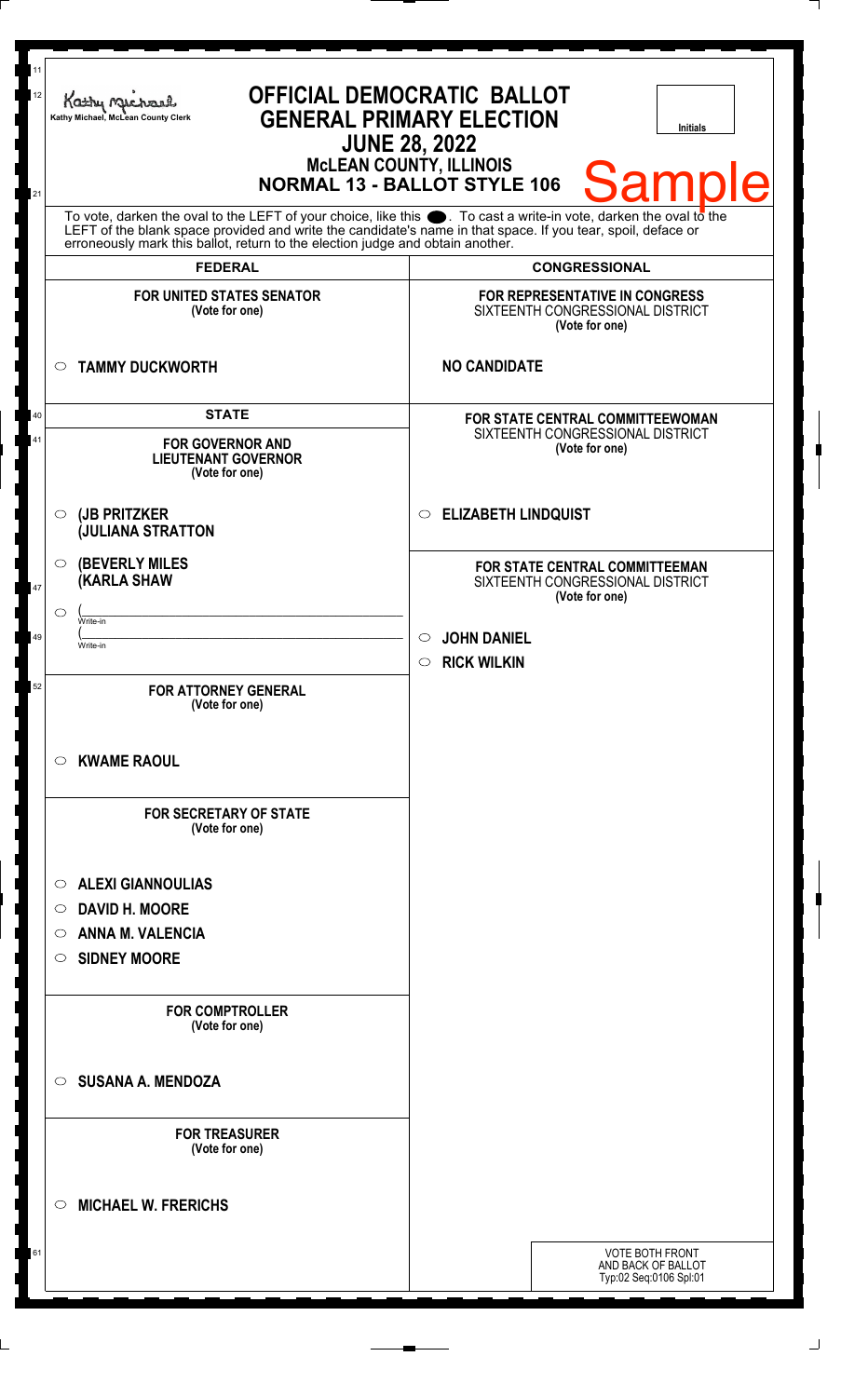|                                                                                                                | <b>OFFICIAL DEMOCRATIC BALLOT - GENERAL PRIMARY ELECTION - JUNE 28, 2022</b>                                                        |
|----------------------------------------------------------------------------------------------------------------|-------------------------------------------------------------------------------------------------------------------------------------|
| <b>LEGISLATIVE</b>                                                                                             | <b>JUDICIAL</b>                                                                                                                     |
| <b>FOR STATE SENATOR</b><br>FORTY-SIXTH LEGISLATIVE DISTRICT<br>(Vote for one)                                 | FOR JUDGE OF THE CIRCUIT COURT<br>ELEVENTH JUDICIAL CIRCUIT<br>(To fill the vacancy of the Hon. Scott Drazewski)<br>(Vote for one)  |
| <b>DAVE KOEHLER</b><br>$\circ$                                                                                 | <b>NO CANDIDATE</b>                                                                                                                 |
| <b>REPRESENTATIVE</b>                                                                                          |                                                                                                                                     |
| <b>FOR REPRESENTATIVE</b><br>IN THE GENERAL ASSEMBLY<br>NINETY-FIRST REPRESENTATIVE DISTRICT<br>(Vote for one) | FOR JUDGE OF THE CIRCUIT COURT<br>ELEVENTH JUDICIAL CIRCUIT<br>(To fill the vacancy of the Hon. Paul G. Lawrence)<br>(Vote for one) |
| <b>KARLA BAILEY-SMITH</b><br>$\circ$<br><b>SHARON CHUNG</b><br>$\circ$                                         | <b>NO CANDIDATE</b>                                                                                                                 |
|                                                                                                                | <b>PRECINCT</b>                                                                                                                     |
| <b>COUNTY</b>                                                                                                  | FOR PRECINCT COMMITTEEPERSON<br>NORMAL 13                                                                                           |
| <b>FOR COUNTY CLERK</b><br>(Vote for one)                                                                      | (Vote for one)                                                                                                                      |
|                                                                                                                | <b>GEORGETTE WALTON</b><br>$\circ$                                                                                                  |
| <b>LAURA McBURNEY</b><br>$\circ$                                                                               |                                                                                                                                     |
|                                                                                                                |                                                                                                                                     |
| <b>FOR COUNTY TREASURER</b><br>(Vote for one)                                                                  |                                                                                                                                     |
| <b>NO CANDIDATE</b>                                                                                            |                                                                                                                                     |
| <b>FOR COUNTY SHERIFF</b><br>(Vote for one)                                                                    |                                                                                                                                     |
| <b>NO CANDIDATE</b>                                                                                            |                                                                                                                                     |
| <b>REGIONAL OFFICE</b><br>OF EDUCATION                                                                         |                                                                                                                                     |
| FOR REGIONAL SUPERINTENDENT OF SCHOOLS<br>(DeWITT, LIVINGSTON, LOGAN AND McLEAN COUNTIES)<br>(Vote for one)    |                                                                                                                                     |
| <b>NO CANDIDATE</b>                                                                                            |                                                                                                                                     |
| <b>COUNTY BOARD</b>                                                                                            |                                                                                                                                     |
| <b>FOR COUNTY BOARD MEMBER</b><br><b>COUNTY BOARD DISTRICT 4</b><br>(Vote for not more than two)               |                                                                                                                                     |
| <b>MATT COATES</b><br>$\circ$                                                                                  |                                                                                                                                     |
| <b>JIM ROGAL</b><br>$\circ$                                                                                    |                                                                                                                                     |
|                                                                                                                |                                                                                                                                     |
|                                                                                                                | YOU HAVE NOW<br><b>COMPLETED VOTING</b>                                                                                             |
|                                                                                                                | VOTE BOTH FRONT<br>AND BACK OF BALLOT<br>Typ:02 Seq:0106 Spl:01                                                                     |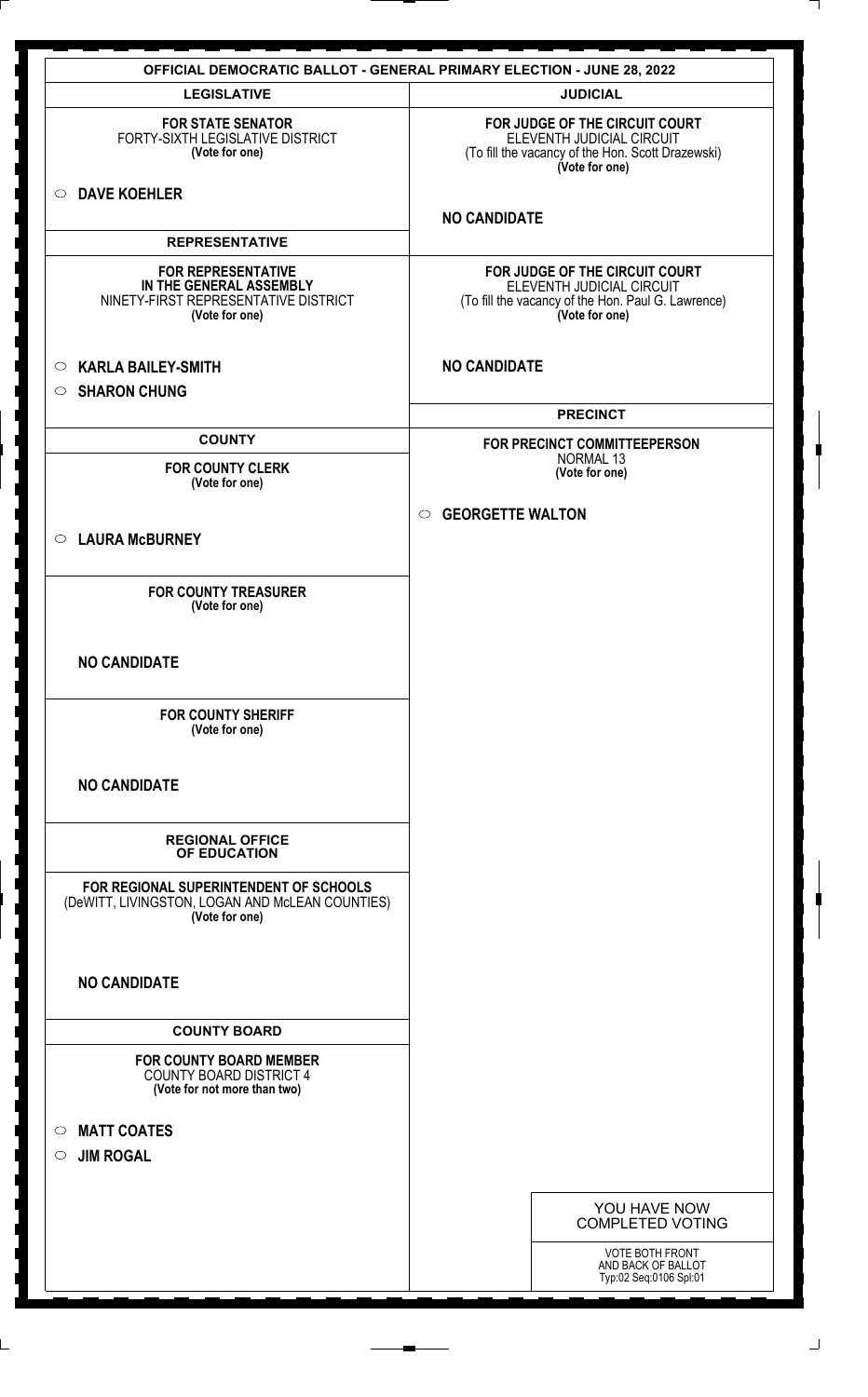| <b>Sample</b><br>To vote, darken the oval to the LEFT of your choice, like this $\bullet$ . To cast a write-in vote, darken the oval to the LEFT of the blank space provided and write the candidate's name in that space. If you tear, spoil, deface<br>erroneously mark this ballot, return to the election judge and obtain another.<br><b>FEDERAL</b><br><b>CONGRESSIONAL</b><br><b>FOR UNITED STATES SENATOR</b><br>FOR REPRESENTATIVE IN CONGRESS<br>SIXTEENTH CONGRESSIONAL DISTRICT<br>(Vote for one)<br>(Vote for one)<br><b>NO CANDIDATE</b><br><b>TAMMY DUCKWORTH</b><br>$\circ$<br><b>STATE</b><br>40<br><b>FOR STATE CENTRAL COMMITTEEWOMAN</b><br>SIXTEENTH CONGRESSIONAL DISTRICT<br>41<br><b>FOR GOVERNOR AND</b><br>(Vote for one)<br><b>LIEUTENANT GOVERNOR</b><br>(Vote for one) |  |
|-----------------------------------------------------------------------------------------------------------------------------------------------------------------------------------------------------------------------------------------------------------------------------------------------------------------------------------------------------------------------------------------------------------------------------------------------------------------------------------------------------------------------------------------------------------------------------------------------------------------------------------------------------------------------------------------------------------------------------------------------------------------------------------------------------|--|
|                                                                                                                                                                                                                                                                                                                                                                                                                                                                                                                                                                                                                                                                                                                                                                                                     |  |
|                                                                                                                                                                                                                                                                                                                                                                                                                                                                                                                                                                                                                                                                                                                                                                                                     |  |
|                                                                                                                                                                                                                                                                                                                                                                                                                                                                                                                                                                                                                                                                                                                                                                                                     |  |
|                                                                                                                                                                                                                                                                                                                                                                                                                                                                                                                                                                                                                                                                                                                                                                                                     |  |
|                                                                                                                                                                                                                                                                                                                                                                                                                                                                                                                                                                                                                                                                                                                                                                                                     |  |
| <b>ELIZABETH LINDQUIST</b><br>(JB PRITZKER<br>O<br>$\circ$<br><b>JULIANA STRATTON</b>                                                                                                                                                                                                                                                                                                                                                                                                                                                                                                                                                                                                                                                                                                               |  |
| <b>(BEVERLY MILES)</b><br>O<br>FOR STATE CENTRAL COMMITTEEMAN<br><b>KARLA SHAW</b><br>SIXTEENTH CONGRESSIONAL DISTRICT<br>47<br>(Vote for one)                                                                                                                                                                                                                                                                                                                                                                                                                                                                                                                                                                                                                                                      |  |
| ◯<br>Write-in                                                                                                                                                                                                                                                                                                                                                                                                                                                                                                                                                                                                                                                                                                                                                                                       |  |
| <b>JOHN DANIEL</b><br>49<br>$\circ$<br>Write-in                                                                                                                                                                                                                                                                                                                                                                                                                                                                                                                                                                                                                                                                                                                                                     |  |
| <b>RICK WILKIN</b><br>$\circ$                                                                                                                                                                                                                                                                                                                                                                                                                                                                                                                                                                                                                                                                                                                                                                       |  |
| <b>FOR ATTORNEY GENERAL</b><br>(Vote for one)<br>53                                                                                                                                                                                                                                                                                                                                                                                                                                                                                                                                                                                                                                                                                                                                                 |  |
| <b>KWAME RAOUL</b><br>$\circ$                                                                                                                                                                                                                                                                                                                                                                                                                                                                                                                                                                                                                                                                                                                                                                       |  |
| <b>FOR SECRETARY OF STATE</b><br>(Vote for one)                                                                                                                                                                                                                                                                                                                                                                                                                                                                                                                                                                                                                                                                                                                                                     |  |
| <b>ALEXI GIANNOULIAS</b><br>O                                                                                                                                                                                                                                                                                                                                                                                                                                                                                                                                                                                                                                                                                                                                                                       |  |
| <b>DAVID H. MOORE</b><br>$\circ$                                                                                                                                                                                                                                                                                                                                                                                                                                                                                                                                                                                                                                                                                                                                                                    |  |
| <b>ANNA M. VALENCIA</b><br>O                                                                                                                                                                                                                                                                                                                                                                                                                                                                                                                                                                                                                                                                                                                                                                        |  |
| <b>SIDNEY MOORE</b><br>O                                                                                                                                                                                                                                                                                                                                                                                                                                                                                                                                                                                                                                                                                                                                                                            |  |
| <b>FOR COMPTROLLER</b><br>(Vote for one)                                                                                                                                                                                                                                                                                                                                                                                                                                                                                                                                                                                                                                                                                                                                                            |  |
| <b>SUSANA A. MENDOZA</b><br>$\circ$                                                                                                                                                                                                                                                                                                                                                                                                                                                                                                                                                                                                                                                                                                                                                                 |  |
| <b>FOR TREASURER</b><br>(Vote for one)                                                                                                                                                                                                                                                                                                                                                                                                                                                                                                                                                                                                                                                                                                                                                              |  |
| <b>MICHAEL W. FRERICHS</b><br>◯                                                                                                                                                                                                                                                                                                                                                                                                                                                                                                                                                                                                                                                                                                                                                                     |  |
| <b>VOTE BOTH FRONT</b><br>61<br>AND BACK OF BALLOT<br>Typ:02 Seq:0107 Spl:01                                                                                                                                                                                                                                                                                                                                                                                                                                                                                                                                                                                                                                                                                                                        |  |